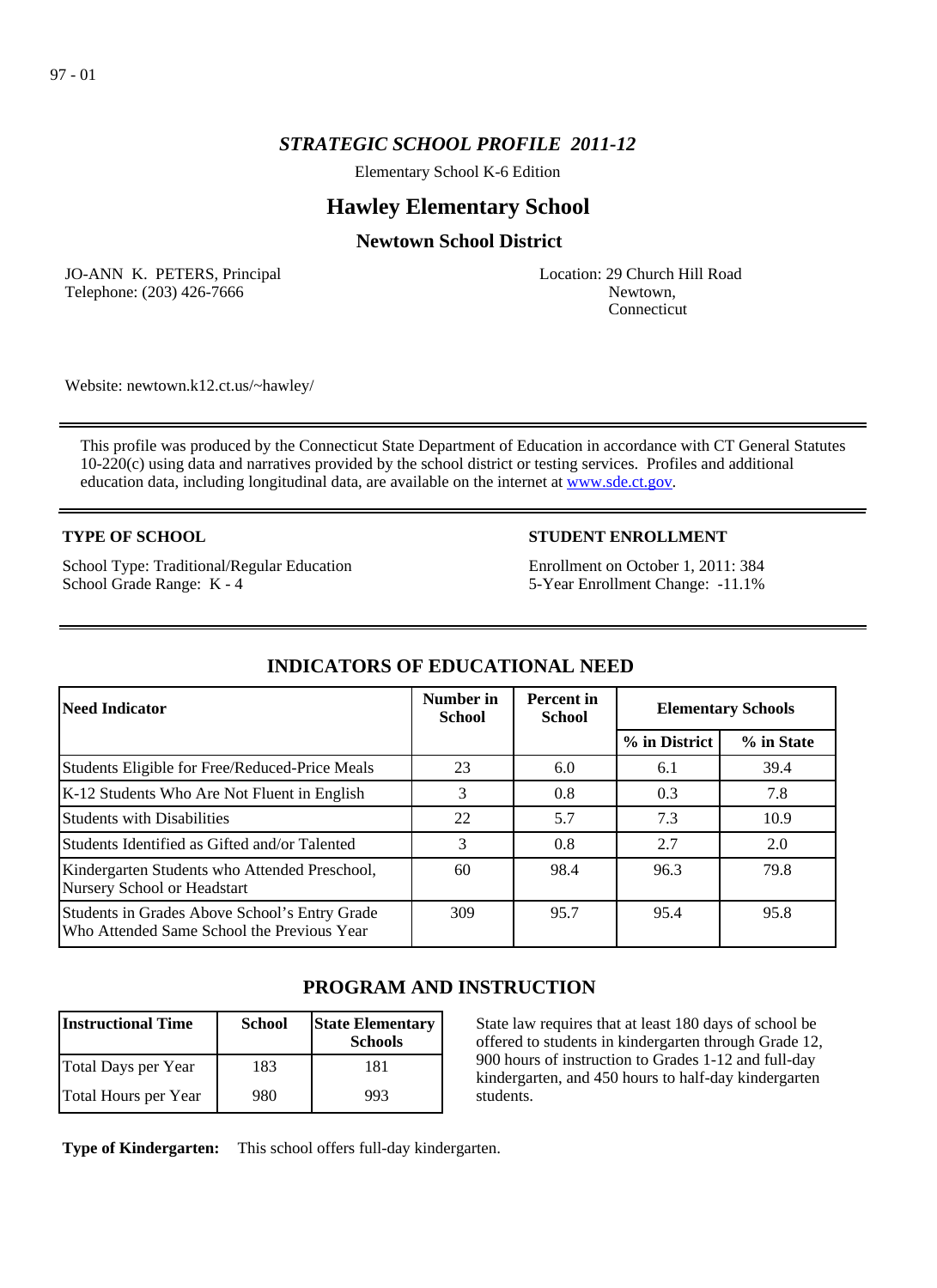| <b>Average Class Size</b> | <b>School</b> | <b>District</b> | <b>State</b> |
|---------------------------|---------------|-----------------|--------------|
| Kindergarten              | 15.3          | 16.0            | 18.5         |
| Grade 2                   | 17.3          | 18.4            | 19.7         |
| Grade 5                   | N/A           | N/A             | N/A          |

## **Required Hours of Instruction Per Year in Selected Subject Areas**

| Grade 2                      | <b>School</b> | <b>State</b> |
|------------------------------|---------------|--------------|
| Art                          | 26            | 31           |
| <b>Computer Education</b>    | 20            | 16           |
| <b>English Language Arts</b> | 518           | 488          |
| Health                       | 17            | 18           |
| Library Media Skills         | 22            | 20           |
| Mathematics                  | 209           | 200          |
| Music                        | 22            | 32           |
| <b>Physical Education</b>    | 50            | 39           |
| Science                      | 37            | 73           |
| <b>Social Studies</b>        | 37            | 67           |
| <b>World Languages</b>       | $\theta$      | 7            |

### **World Language**

Formal instruction (at least 1 hour per week) in a world language is not offered in this school.

### **Lunch**

An average of 30 minutes is provided for lunch during full school days.

| <b>Special Programs</b>                                                                                                  | <b>School</b> | <b>Elementary Schools</b> |              |
|--------------------------------------------------------------------------------------------------------------------------|---------------|---------------------------|--------------|
|                                                                                                                          |               | <b>District</b>           | <b>State</b> |
| \% of K-12 Students in Bilingual Education Program or<br>Receiving English as a Second Language Services                 | 0.8           | 0.3                       | 7.8          |
| 1% of Identified Gifted and/or Talented Students Who Received<br><b>Services</b>                                         | 100.0         | 98.6                      | 81.1         |
| \% of Special Education Students Attending This School Who<br>Spent Over 79% of Their Time with Their Non-Disabled Peers | 77.3          | 85.9                      | 78.8         |

### **LIBRARY AND COMPUTERS**

Free on-line access to periodicals, newspapers, and other resources is available to all Connecticut schools through the Connecticut Digital Library at www.iconn.org.

| <b>Instructional Computers and Library</b><br><b>Materials</b> | <b>School</b><br><b>Elementary Schools</b> |                 |              |
|----------------------------------------------------------------|--------------------------------------------|-----------------|--------------|
|                                                                |                                            | <b>District</b> | <b>State</b> |
| # of Students Per Computer                                     | 3.6                                        | 3.6             | 2.8          |
| % of Computers with Internet Access                            | 100.0                                      | 100.0           | 97.4         |
| % of Computers that are High or Moderate<br>Power              | 100.0                                      | 100.0           | 94.2         |
| # of Print Volumes Per Student*                                | 39.5                                       | 37.5            | 29.7         |
| # of Print Periodical Subscriptions                            | 25                                         | 21              | 11           |

\*Because a certain number of volumes are needed for a library of adequate breadth and depth, a small school may need a higher number of volumes per student.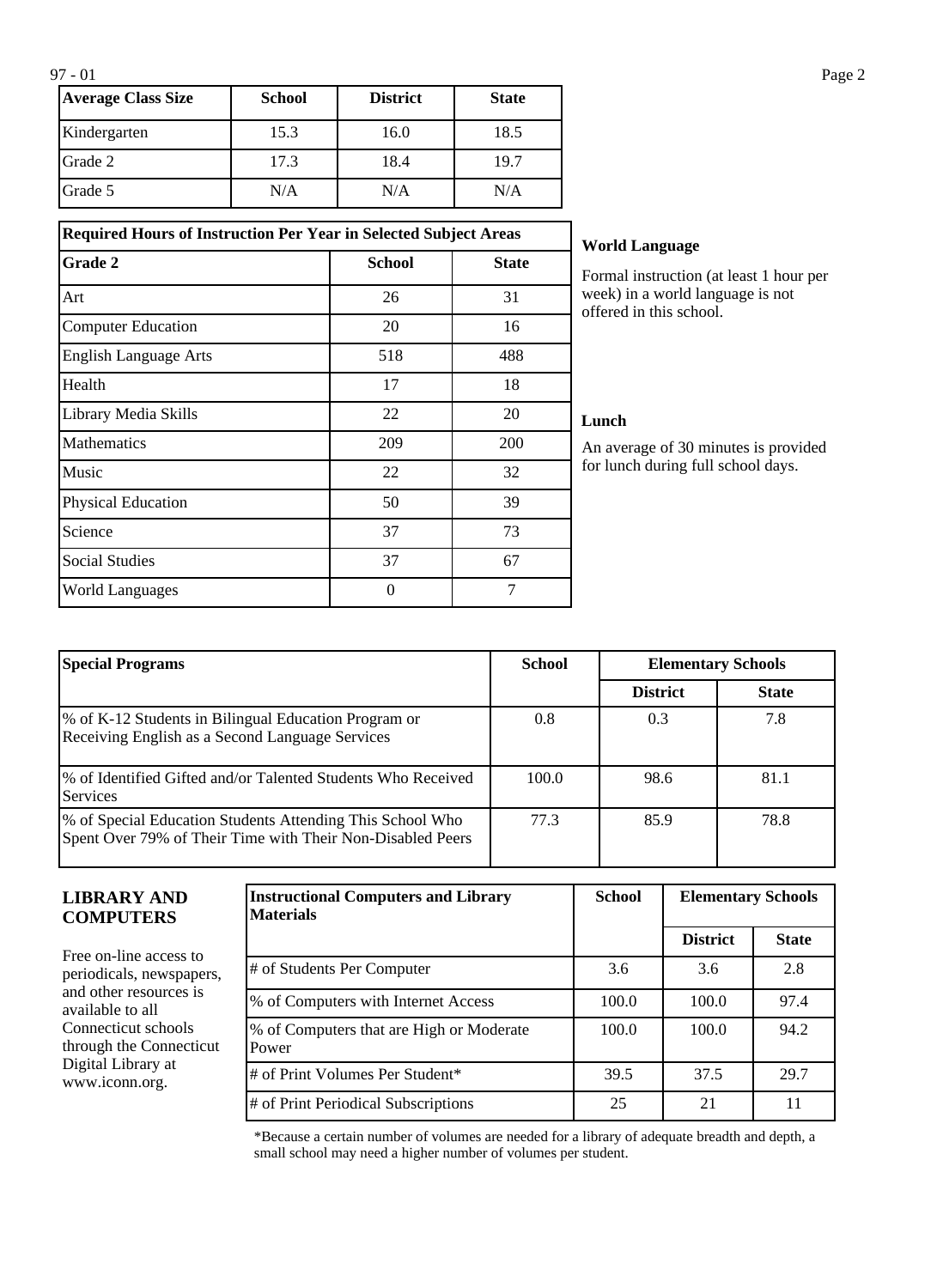# **SCHOOL STAFF**

| <b>Full-Time Equivalent Count of School Staff</b>                               | In the full-time                                     |                             |                                    |
|---------------------------------------------------------------------------------|------------------------------------------------------|-----------------------------|------------------------------------|
| General Education:                                                              | <b>Teachers and Instructors</b>                      | 23.04                       | equivalent count,<br>staff members |
|                                                                                 | Paraprofessional Instructional Assistants            | 5.16                        | working part-time                  |
| Special Education:                                                              | <b>Teachers and Instructors</b>                      | 3.00                        | in the school are                  |
|                                                                                 | 6.00                                                 | counted as a<br>fraction of |                                    |
|                                                                                 | Library/Media Specialists and/or Assistants          | 1.60                        | full-time. For                     |
|                                                                                 | Administrators, Coordinators, and Department Chairs  | 1.00                        | example, a teacher                 |
| Instructional Specialists Who Support Teachers (e.g., subject area specialists) | 3.00                                                 | who works<br>half-time in a |                                    |
|                                                                                 | Counselors, Social Workers, and School Psychologists | 1.00                        | school contributes                 |
| <b>School Nurses</b>                                                            | 1.10                                                 | $0.50$ to the               |                                    |
| Other Staff Providing Non-Instructional Services and Support                    | 13.77                                                | school's staff<br>count.    |                                    |

| <b>Teachers and Instructors</b>                                                  | <b>School</b> | <b>Elementary Schools</b> |              |
|----------------------------------------------------------------------------------|---------------|---------------------------|--------------|
|                                                                                  |               | <b>District</b>           | <b>State</b> |
| Average Number of Years of Experience in Education                               | 15.8          | 14.0                      | 13.7         |
| % with Master's Degree or Above                                                  | 100.0         | 91.8                      | 81.6         |
| Attendance, 2010-11: Average # of Days Absent Due to Illness or<br>Personal Time | 8.2           | 8.4                       | 8.7          |
| <sup>9</sup> % Assigned to Same School the Previous Year                         | 92.9          | 89.4                      | 85.0         |

#### **HOME AND SCHOOL COMMUNICATION AND SUPPORT**

**Teacher E-Mail Addresses:** All teachers at this school have been issued e-mail addresses. **Online Homework Information:** A portion of the school website is devoted to homepages.

The following narrative about how this school promotes and supports parental involvement was submitted by this school.

At Hawley School, a positive home and school connection is valued and encouraged by staff and parents. Hawley's PTA (Parent Teacher Association) provides tremendous opportunities for parents to become involved in our school. Our parent community supports education and continually seeks ways to enhance our programs. The PTA sponsors Cultural Arts programs for students, guest speakers for parents, events for families such as the Ice Cream Social and International Dessert Night, and Book Fairs to support literacy. In addition, our PTA has worked collaboratively with the staff to promote our yearly "One School One Read" event. This six-week initiative supports reading as well as provides a common experience for families. Literacy, music, and art-related activities are included as part of this initiative. In addition, this past April the PTA supported our Literature Week featuring Len Cabral, a storyteller, and author David A. Adler. Parent volunteers assist teachers during center activities, field trips, and classroom celebrations. Volunteers provide support to our Library Media Center and Computer Lab. Parent involvement is critical to the success of Hawley School. Each year, parent volunteers are recognized for their support at a breakfast. Close to 200 volunteers were celebrated during the 2011-2012 School Year. Ongoing communication is provided by a school-wide newsletter twice per month, as well as weekly communication by teachers. Teacher newsletters regularly provide parents with information about instruction and upcoming units of study. Important messages and homework assignments are posted daily on our teacher websites. The school website provides parents a wealth of information. Parent/teacher conferences are scheduled formally two times per year in November and March. The staff is more than willing to meet with parents apart from the formal conferences. Interim Reports and Progress Reports are issued three times per year. At Hawley, we believe that promoting and celebrating the involvement of parents in their children's education provides the best possible learning environment.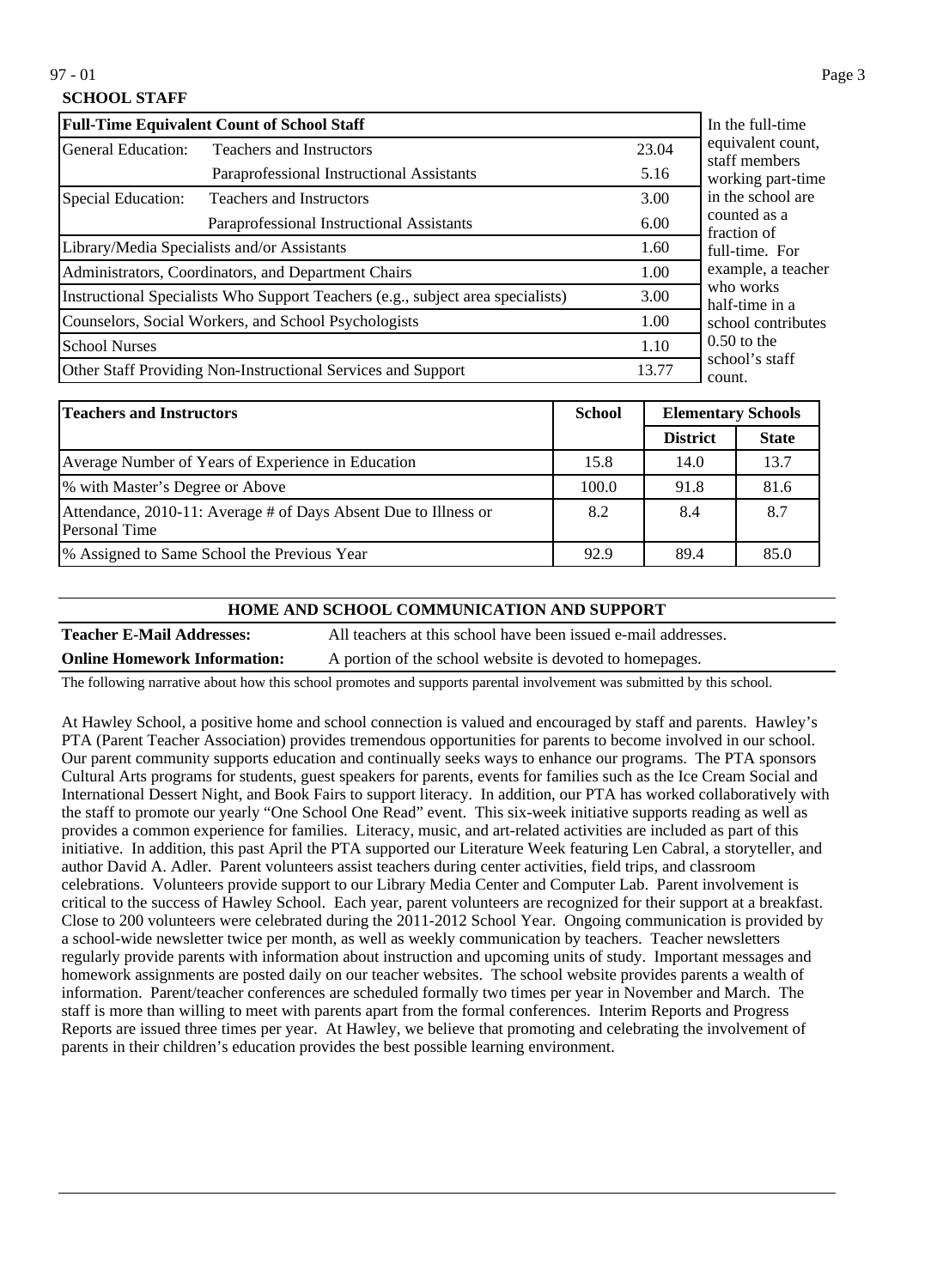| <b>Student Race/Ethnicity</b> |               |                |  |  |  |
|-------------------------------|---------------|----------------|--|--|--|
| <b>Race/Ethnicity</b>         | <b>Number</b> | <b>Percent</b> |  |  |  |
| American Indian               |               | 0.0            |  |  |  |
| Asian American                | 16            | 4.2            |  |  |  |
| <b>Black</b>                  |               | 0.3            |  |  |  |
| Hispanic                      | 19            | 4.9            |  |  |  |
| Pacific Islander              | ∩             | 0.0            |  |  |  |
| White                         | 340           | 88.5           |  |  |  |
| Two or more races             | 8             | 2.1            |  |  |  |
| <b>Total Minority</b>         | 44            | 11.5           |  |  |  |

# **SCHOOL DIVERSITY**

## 0.0% **Percent of Minority Professional Staff:**

#### **Non-English Home Language :**

3.1% of this school's students (excluding prekindergarten students) come from homes where English is not the primary language.The number of non-English home languages is 9.

## **EFFORTS TO REDUCE RACIAL, ETHNIC AND ECONOMIC ISOLATION**

Below is the description submitted by this school of how it provides educational opportunities for its students to interact with students and teachers from diverse racial, ethnic, and economic backgrounds.

At Hawley School we celebrate differences, which include, but are not limited to race, culture, religion, mental or physical abilities, heritage, age, gender, sexual orientation, learning style, and physical maturity. Many curricular based studies, as well as Student Council and Cultural Arts programs sponsored by the PTA, are scheduled throughout the year to increase student awareness of the diverse needs and cultures of others in the world. Grades K-4 read a variety of texts, including magazines that acknowledge differences within families, communities, the country in which we live, as well as countries around the world. This past year, the entire Hawley community including students, parents, and staff reached out to help others in need by collecting non-perishable items for the local food pantry. The Student Council sponsored this worthwhile learning opportunity. The PTA's Cultural Arts Committee helped bring in a performance on building character, as well as Len Cabral, a storyteller, and author David A. Adler. The Responsive Classroom philosophy, which recognizes citizenship and reinforces awareness of differences inherent within our community, continues to be incorporated into our school. All of our teachers have been trained in Responsive Classroom. Fostering an inter-generational connection with senior citizens throughout the community is also an important aspect of our school. Seniors actively participated in book clubs with our fourth grade students. Our music teacher is bilingual and has enhanced our music program by incorporating Spanish folk songs into the curriculum. Students also had the opportunity to see the Cool Jazz Band perform. We will continue to seek positive experiences and opportunities for our students to further their understanding and appreciation of individual differences.

| <b>Physical Fitness: %</b><br><b>Reaching Health Standard</b><br>on All Four Tests* | <b>School</b> | <b>District</b> | <b>State</b> | % of Schools in State with<br><b>Equal or Lower Percent</b><br><b>Reaching Standard</b> |
|-------------------------------------------------------------------------------------|---------------|-----------------|--------------|-----------------------------------------------------------------------------------------|
| Grade 4                                                                             | 64.3          | 78.6            | 50.9         | 76.7                                                                                    |
| <b>IGrade 6</b>                                                                     | N/A           | N/A             | N/A          | N/A                                                                                     |

# **STUDENT PERFORMANCE AND BEHAVIOR**

\*Includes tests for flexibility, abdominal strength and endurance, upper-body strength and aerobic endurance.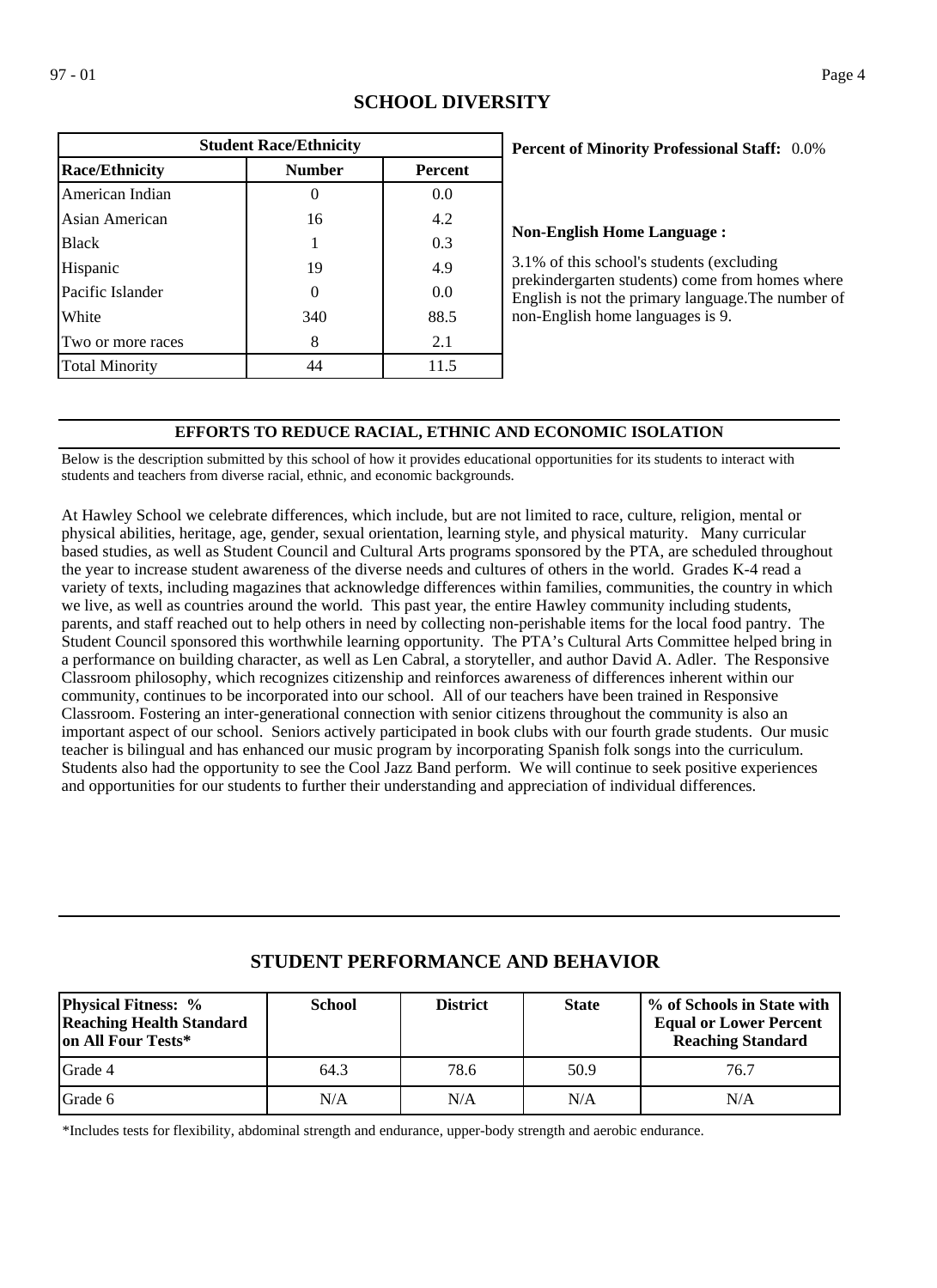| <b>Grade and CMT Subject</b><br>Area | <b>School</b> | <b>District</b> | <b>State</b> | % of Schools in State<br>with Equal or Lower<br><b>Percent Meeting Goal</b> | These results reflect<br>the performance of<br>students with |
|--------------------------------------|---------------|-----------------|--------------|-----------------------------------------------------------------------------|--------------------------------------------------------------|
| Grade 3 Reading                      | 77.1          | 80.8            | 59.2         | 82.6                                                                        | scoreable tests who                                          |
| Writing                              | 80.2          | 84.1            | 62.7         | 82.8                                                                        | were enrolled in the<br>district at the time of              |
| <b>Mathematics</b>                   | 88.2          | 89.7            | 66.5         | 89.5                                                                        | testing, regardless of                                       |
| Grade 4<br>Reading                   | 85.7          | 84.5            | 64.1         | 90.8                                                                        | the length of time                                           |
| Writing                              | 90.7          | 87.5            | 65.3         | 96.5                                                                        | they were enrolled in<br>the district. Results               |
| Mathematics                          | 92.9          | 90.4            | 68.0         | 93.9                                                                        | for fewer than 20                                            |
| Grade 5<br>Reading                   | N/A           | N/A             | N/A          | N/A                                                                         | students are not                                             |
| Writing                              | N/A           | N/A             | N/A          | N/A                                                                         | presented.                                                   |
| <b>Mathematics</b>                   | N/A           | N/A             | N/A          | N/A                                                                         |                                                              |
| Science                              | N/A           | N/A             | N/A          | N/A                                                                         |                                                              |
| Grade 6 Reading                      | N/A           | N/A             | N/A          | N/A                                                                         |                                                              |
| Writing                              | N/A           | N/A             | N/A          | N/A                                                                         |                                                              |
| <b>Mathematics</b>                   | N/A           | N/A             | N/A          | N/A                                                                         |                                                              |

**Connecticut Mastery Test, Fourth Generation, % Meeting State Goal.** The Goal level is more demanding than the Proficient level, but not as high as the Advanced level, reported in the No Child Left Behind Report Cards.

> he performance of tudents with coreable tests who were enrolled in the listrict at the time of esting, regardless of he length of time hey were enrolled in he district. Results or fewer than 20 tudents are not presented.

For more detailed CMT results, go to **[www.ctreports](http://www.ctreports/)**.

To see the NCLB Report Card for this school, go to [www.sde.ct.gov](http://www.sde.ct.gov/) and click on "No Child Left Behind."

| <b>Student Attendance</b> | School | <b>District Elementary Sch.</b> | <b>State Elementary Sch.</b> |
|---------------------------|--------|---------------------------------|------------------------------|
| 1\% Present on October 1  | 92.4   | 95.4                            | 95.9                         |

#### **Disciplinary Offenses**

Disciplinary offenses committed by students include all serious offenses, offenses involving drugs, alcohol, or tobacco, and all incidents resulting in suspension or expulsion. In the 2010-11 school year, 4 students were responsible for these incidents. These students represent 1% of the estimated number of students who attended this school at some point during the 2010-11 school year.

### **Truancy**

During the 2010-11 school year, No students qualified as truant under state statute. As these counts rely on school-level policies regarding unexcused adsences, they are not comparable between schools.

| Number of Incidents by Disciplinary Offense Category, 2010-11 |                             |                       |
|---------------------------------------------------------------|-----------------------------|-----------------------|
| <b>Offense Category*</b>                                      | <b>Location of Incident</b> |                       |
|                                                               | School                      | <b>Other Location</b> |
| Violent Crimes Against Persons                                | N/A                         | N/A                   |
| <b>Sexually Related Behavior</b>                              | N/A                         | N/A                   |
| Personally Threatening Behavior                               | N/A                         | N/A                   |
| Theft                                                         | N/A                         | N/A                   |
| Physical/Verbal Confrontation                                 | N/A                         | N/A                   |
| Fighting/Battery                                              | N/A                         | N/A                   |
| <b>Property Damage</b>                                        | N/A                         | N/A                   |
| Weapons                                                       | N/A                         | N/A                   |
| Drugs/Alcohol/Tobacco                                         | N/A                         | N/A                   |
| <b>School Policy Violations</b>                               | N/A                         | N/A                   |
| Total                                                         | 4                           | 0                     |

\* Counts by category may be suppressed to protect student privacy.